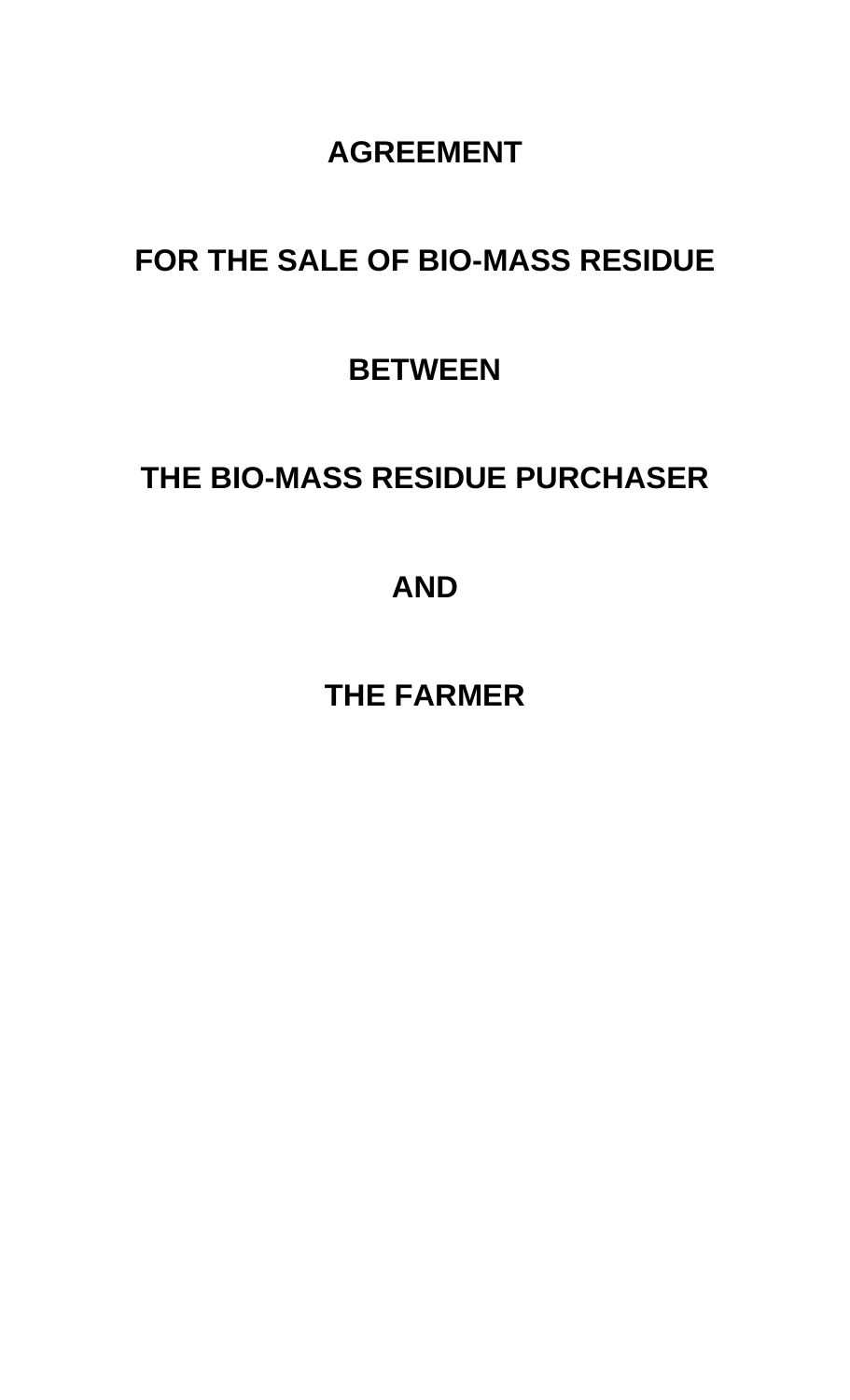#### AGREEMENT

|                                | This AGREEMENT made this |                                                                                                                 |                |          | day | of   |
|--------------------------------|--------------------------|-----------------------------------------------------------------------------------------------------------------|----------------|----------|-----|------|
|                                |                          |                                                                                                                 | <b>BETWEEN</b> |          |     |      |
|                                |                          | a company incorporated under the matter contains a set of the set of the set of the set of the set of the set o |                |          |     |      |
|                                |                          | Companies Act 1956/2013, and having its registered office                                                       |                |          |     |      |
|                                |                          |                                                                                                                 |                |          |     |      |
| and assignees of the one part) |                          | referred to as the company, which expression shall include its successors                                       |                |          |     |      |
|                                |                          |                                                                                                                 | <b>AND</b>     |          |     |      |
|                                |                          |                                                                                                                 |                |          |     | aged |
| years,                         |                          |                                                                                                                 |                | residing |     | at   |
|                                |                          | hereinafter referred to as the FARMER (Farmers' Group/ Farmers'                                                 |                |          |     |      |

Cooperative Body. Panchayat) (the expression farmer shall include his/her legal heirs, representatives, successors, testators, administrators assignees of the other part):

WHEREAS the Company is mainly engaged in the producing/generating bio mass energy and for this purpose, has its production units/ facilities at\_\_\_\_\_\_\_\_\_\_\_\_\_\_\_\_\_\_\_\_\_\_\_\_\_\_\_\_\_\_\_\_\_\_\_\_\_\_\_\_\_\_\_\_\_\_\_\_\_\_\_\_\_\_\_\_\_\_

and was on the lookout for suitable farmers who would be willing to provide biomass residue by entering into a long term arrangement with the Company and also by undertaking to sell their contracted bio mass residue to the Company.

AND WHEREAS the Farmer is owning and/or in possession of agricultural land measuring \_\_\_\_\_\_\_\_ acres, which yields biomass residue, which is required by the Company for generation of bio mass energy, compressed biogas, pellets, briquettes, etc. and accordingly, the company is desirous of entering into an agreement with the Farmer for purchasing the biomass residue as per the agreed specifications, on mutually acceptable terms and conditions and accordingly this agreement is entered into between the parties.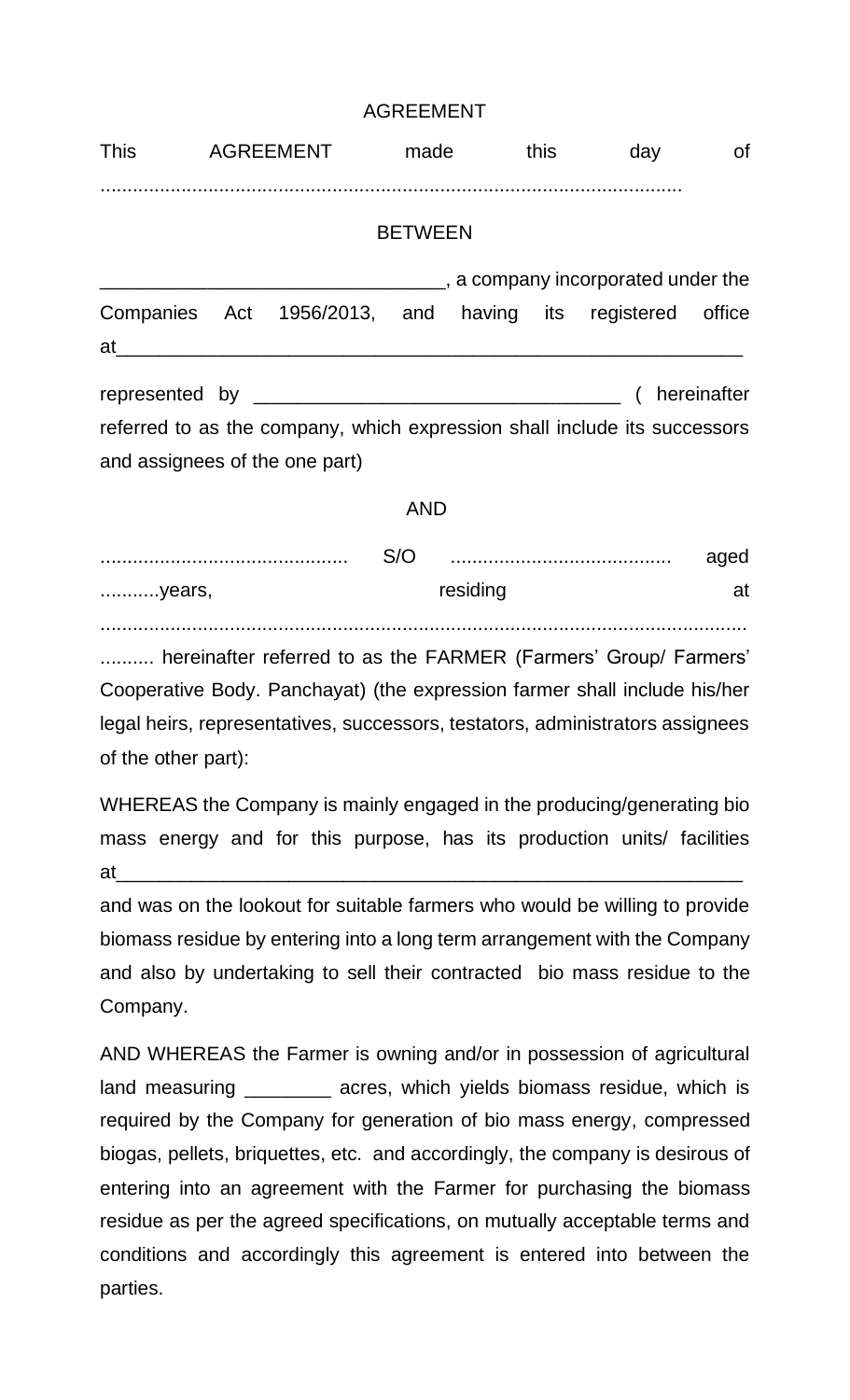AND WHEREAS, both the parties, after understanding the requirements of each other have agreed to the terms set out below.

NOW THIS AGREEMENT BETWEEN THE PARTIES WITNESSETH AS FOLLOWS:

- 1. Both the parties have agreed upon the specification of the biomass residue, upon the basis of which, both the parties have mutually decided upon the rate of the biomass residue in terms of per kilogram.
- 2. The Farmer has agreed to sell the bio mass residue on his agricultural land measuring \_\_\_\_\_\_\_\_\_ acre at the rate of \_\_\_\_\_\_\_\_\_\_, in a year, to the Company.
- 3. The Company undertakes to buy the entire contracted biomass residue from the farmer during the period of the agreement.
- 4. The parties have agreed that it shall be the responsibility of the Company to collect the bio mass residue from the land of the Farmer at its costs within a mutually agreed time period immediately post harvest. The company shall be responsible to make the necessary arrangement with regard to equipment and infrastructure in this regard, without impinging the agricultural land of the farmer in any manner.
- 5. That the Company shall not dispute with regard to the quality of the bio mass residue, once the rates have been fixed between the parties with regard to sale/purchase of biomass residue.
- 6. The Company shall have the right to inspect the land and shall provide necessary instructions/guidance to the farmer in all matters connected with the biomass residue to be purchased by the Company under this agreement. However, it is clarified that the company shall have no interference with regard to the agriculture activities /practices being followed by the farmer for cultivation of crops. The cultivation and the processes/methodologies attached to it shall be the sole prerogative of the farmer.
- 7. The company shall make all the Payments to the farmer for purchase of biomass residue in pursuance to the terms of this agreement, by way of Demand Draft/ crossed cheque/ bank transfer on immediate /daily/weekly/monthly basis.
- 8. This agreement will be valid and in force for a period of five years from the date first above mentioned herein above but however, both the